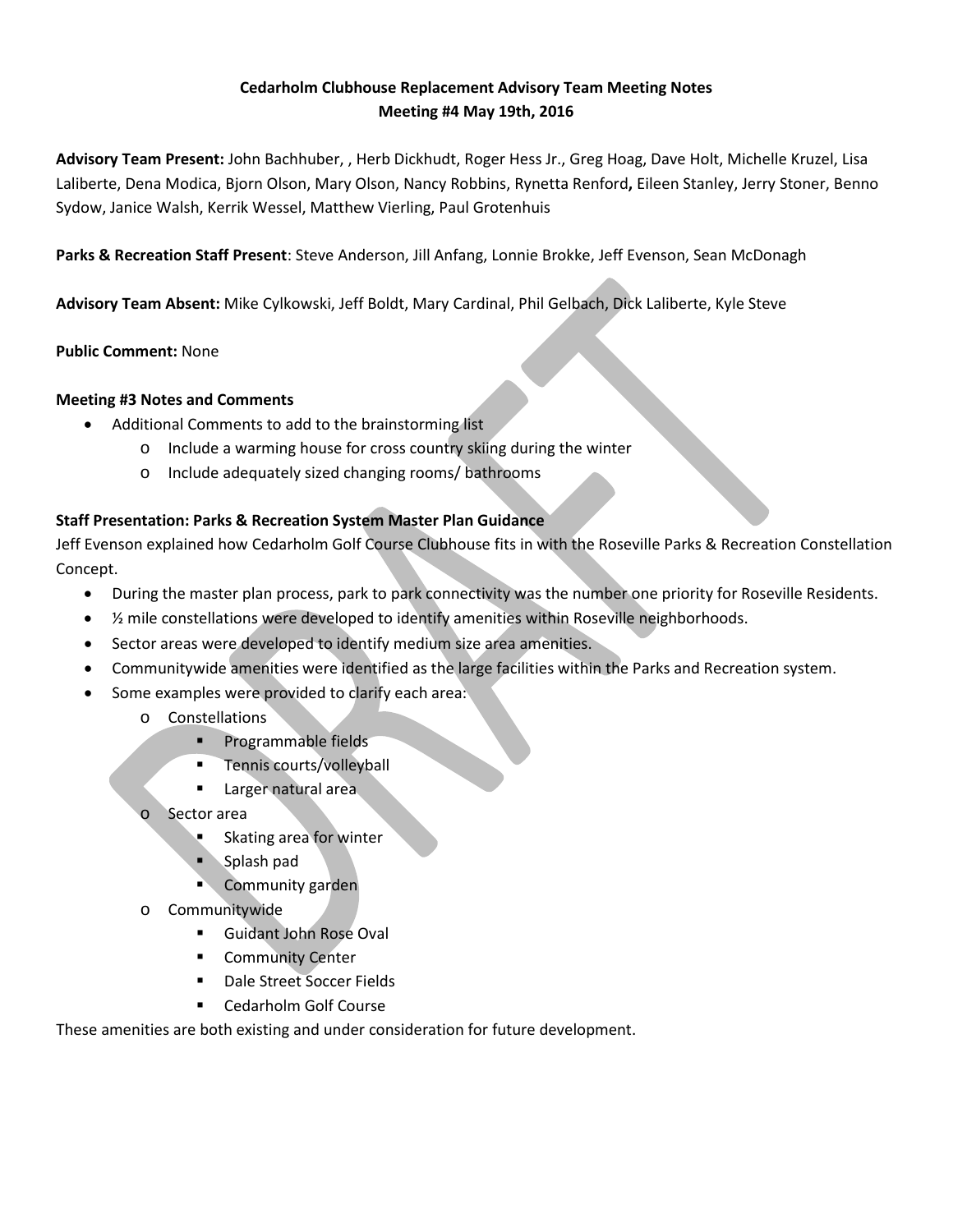Members split up into groups of 4 or 5. Each group was given worksheets to write down ideas and issues for the clubhouse, maintenance facility and the service area. Members were encouraged to express their interests as tonight is the night to get ideas down. They are also encouraged to go beyond the first comment and develop creative and inspired ideas; don't get bogged down by details. The clubhouse should reflect how the community wants to look.

Jeff Evenson & Kerrick Wessel introduced the process including;

Meeting Theme Function & Uses

- Brainstorming
	- o Site Considerations
	- o Facility Functionality, Needs
	- o Special Features
	- o Support Components
	- o Maintenance Considerations
	- o Partnerships/Co-User Potentials
	- o Other

Following 90 minutes of group work each table reported back their top areas of interest and/or suggestions. The Ideas and Issues were collected and will be summarized. Everything will be posted online.

## **Service Area**

- Relationship between clubhouse, putting green and first hole
- Signage and Digital Signage around course. Could be used as promotional tool.
- Orientation of clubhouse
	- o Efficiency for staff
	- o Front entrance visual to parking lot
	- o Improvements to parking flow
	- o More bike racks
	- o Maintenance shed moved to other side of parking lot, behind clubhouse
	- o Deck/patio seating above golf cart storage
	- o Parking pads for golf carts
	- o Consistent color scheme with other park buildings
	- o Non-consistent color scheme and building type as other park buildings
	- o More welcoming from street, landscaping, building

# **Clubhouse**

- Rental space should be a unique size (80-100 seating)
- Room/deck that is partially covered, patio ground floor
- Liquor License
- Food functions, ballpark food
- Fire pit
- TV/display screen for tee times
- Overflow parking
- Walking Bridge
- Remove Pro shop, space saver
- Impressive bathrooms on all floors, accessible bathroom from outside